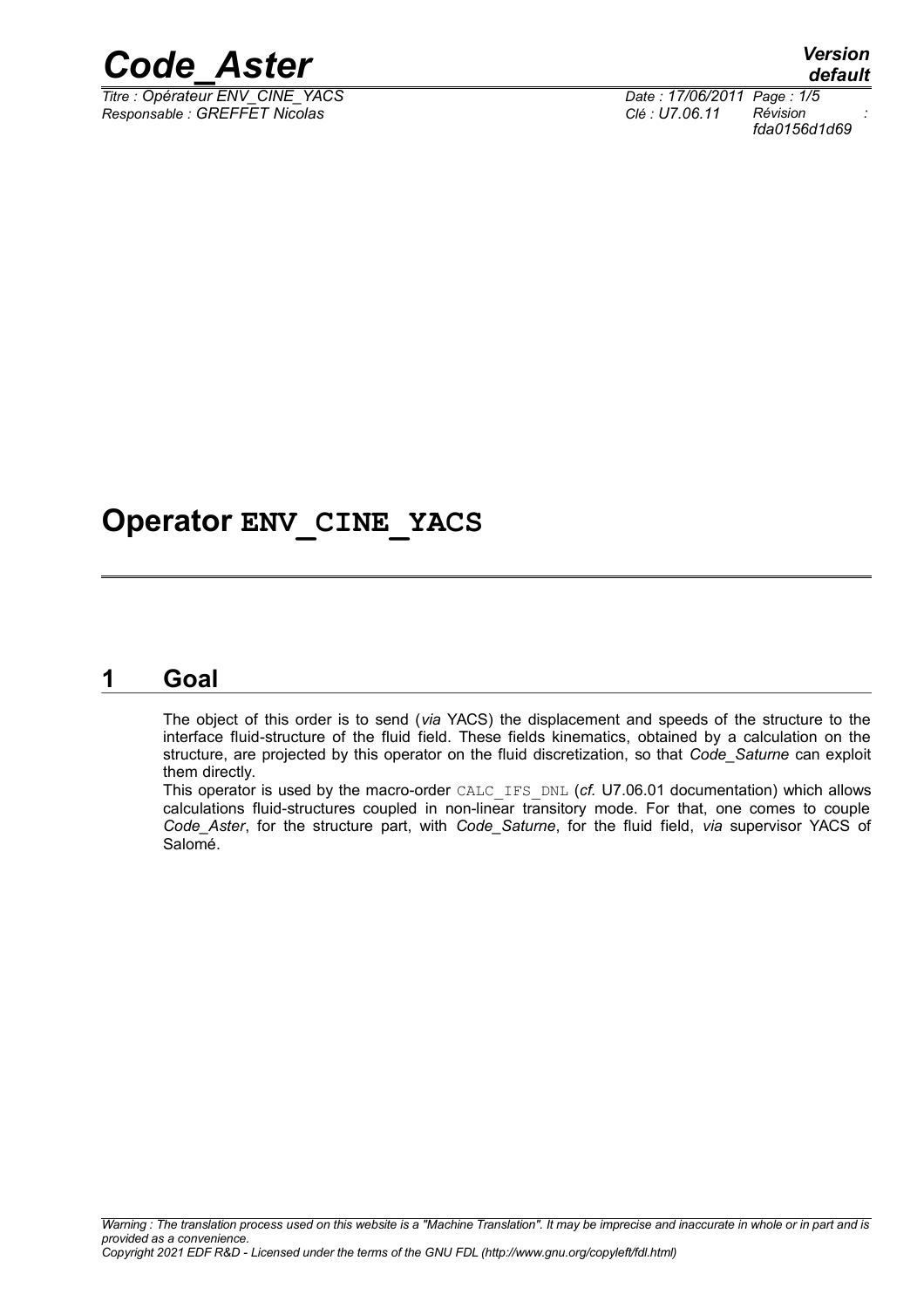# **Code Aster**

Titre : Opérateur ENV\_CINE\_YACS<br>Responsable : GREFFET Nicolas

fda0156d1d69

Révision

Date: 17/06/2011 Page: 2/5

Clé : U7.06.11

### **Contents**

#### **Version** default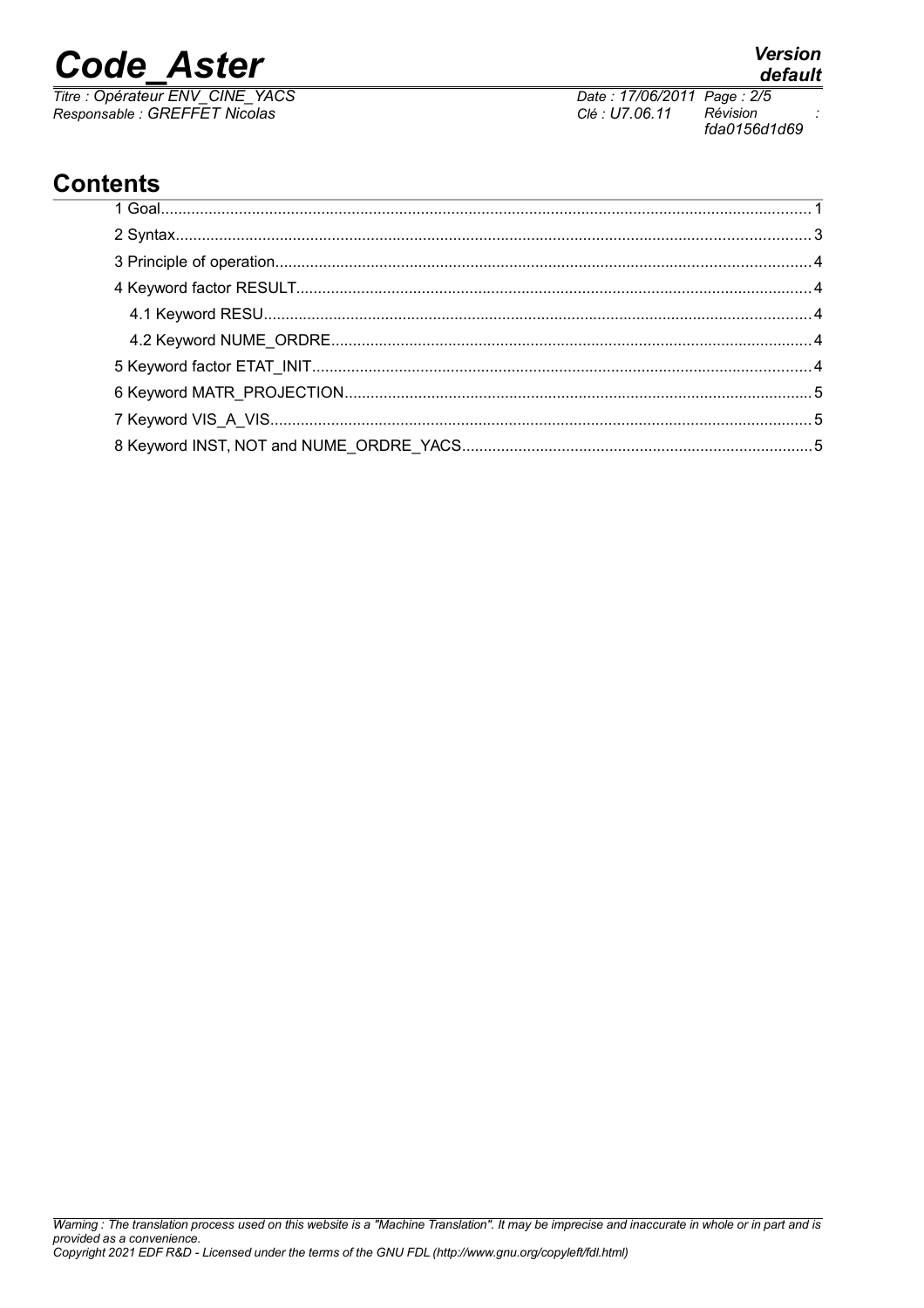# *Code\_Aster Version*

*Titre : Opérateur ENV\_CINE\_YACS Date : 17/06/2011 Page : 3/5 Responsable : GREFFET Nicolas Clé : U7.06.11 Révision :*

*default*

*fda0156d1d69*

#### **2 Syntax**

ENV\_CINE\_YACS **(**

|   |                                 | $RESULT =$ $($ $F$ $($          |  |           |                                                  |  |  |
|---|---------------------------------|---------------------------------|--|-----------|--------------------------------------------------|--|--|
|   |                                 |                                 |  |           | RESU = resu, [ resultat_sdaster ]                |  |  |
|   |                                 | NUME ORDRE = $numord,$          |  |           | [R]                                              |  |  |
|   | $),$ , $)$ ,                    |                                 |  |           |                                                  |  |  |
|   | $ETAT_INT = (F ($<br>$\sqrt{2}$ |                                 |  |           |                                                  |  |  |
|   | ♦                               |                                 |  |           | DEPL = depl , [ cham_no_sdaster ]                |  |  |
|   | ♦                               | $QUICKLY = quickly,$            |  |           | [ cham no sdaster ]                              |  |  |
|   | ♦                               | $\text{ACCE}$ = $\text{acce}$ , |  |           | [ cham no sdaster ]                              |  |  |
|   |                                 | $),$ , $)$ ,                    |  |           |                                                  |  |  |
|   |                                 |                                 |  |           | MATR_PROJECTION = matrproj, [ corresp_2_mailla ] |  |  |
|   | VIS A VIS = $($ F $($           |                                 |  |           |                                                  |  |  |
|   |                                 | $\bullet$ GROUP MA 1 = lgma1,   |  |           | [l gr maille]                                    |  |  |
|   |                                 | $\bullet$ GROUP_NO_2 = lgno2,   |  |           | [1 gr noeud]                                     |  |  |
|   |                                 | $),$ , $)$ ,                    |  |           |                                                  |  |  |
|   | INST                            |                                 |  | $=$ inst, | [R]                                              |  |  |
|   | NOT                             |                                 |  | $=$ not,  | $[R]$                                            |  |  |
|   | NUME $ORDRE_YACS = numyacs$ ,   |                                 |  |           | $[1]$                                            |  |  |
| ♦ | INFORMATION = $/ 1$ ,<br>$/2$ , |                                 |  |           | [DEFECT]                                         |  |  |

**)**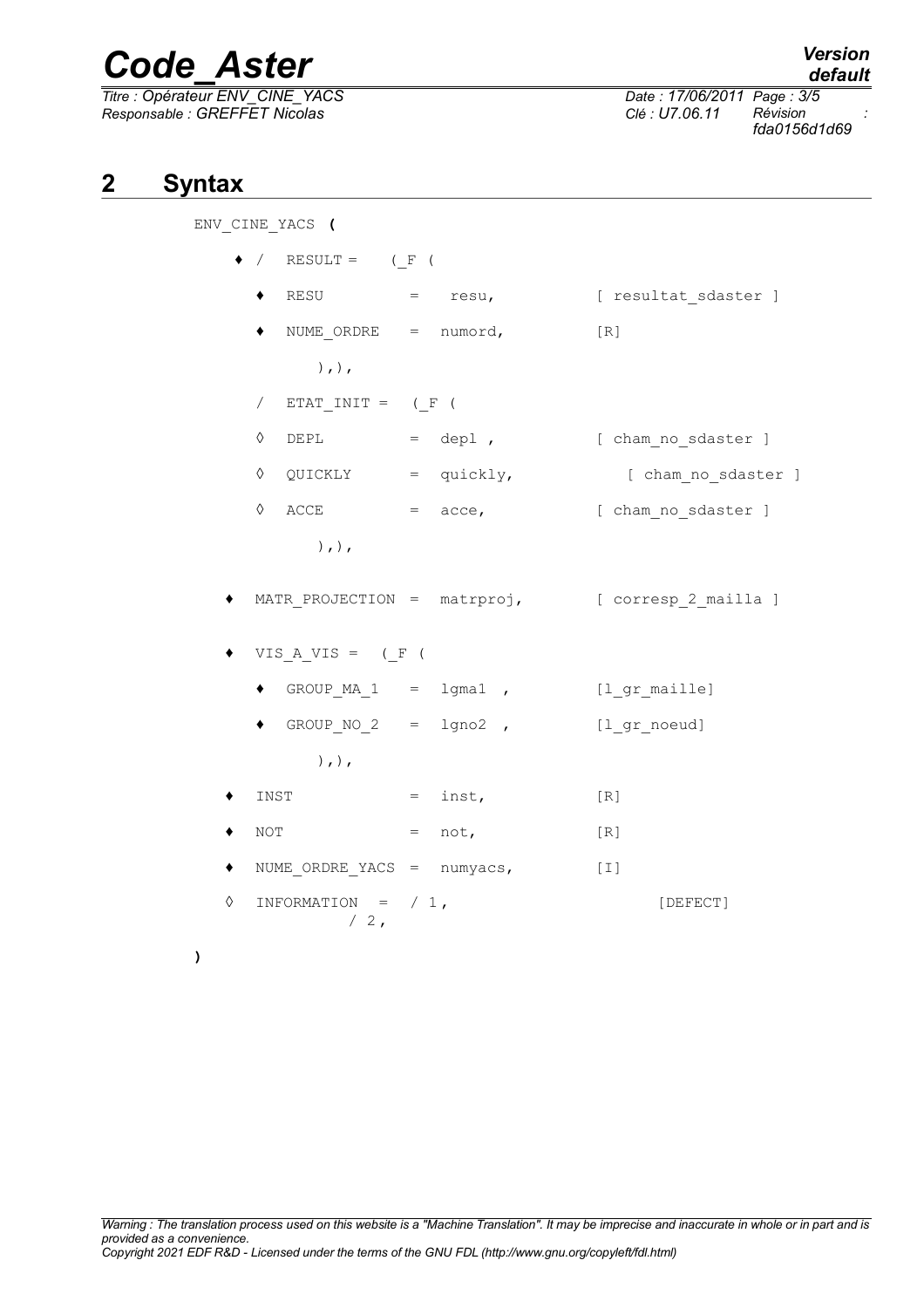# *Code\_Aster Version*

*Titre : Opérateur ENV\_CINE\_YACS Date : 17/06/2011 Page : 4/5 Responsable : GREFFET Nicolas Clé : U7.06.11 Révision :*

*fda0156d1d69*

*default*

### **3 Principle of operation**

Method of coupling for the interaction fluid-structure based on *Code\_Aster* and *Code\_Saturne* require the data exchange between these codes. Indeed, it is not about a monolithic approach where all the coupled problem would be solved in a single computer code: one couples two codes, each one being confined with his speciality. This coupling is managed by the order CALC\_IFS\_DNL (U7.06.01). All the data to be exchanged use protocol YACS of Salomé.

These data can be of two different nature:

- parameters of smalls (of the scalars, for example),
- fields (grids, displacements, speeds or efforts with the interfaces, for example).

In order to keep a good modularity, favourable with the evolutions, different operators were thus developed, each one treating one of the types of data to be exchanged.

The scalar data are handled by RECU\_PARA\_YACS (U7.08.01), fields by ENV\_CINE\_YACS (U7.07.01) and MODI CHAR YACS (U7.08.02) or the operator IMPR\_MAIL\_YACS who recovers, via YACS, the fluid grids of the interfaces. All these orders are called by CALC IFS DNL.

The operator ENV\_CINE\_YACS allows to send to the fluid code the fields kinematics the interface: fields of displacement and speed, which are necessary to the stage ALE in the fluid field. This stage of the coupling fluid-structure, which one must reactualize with each step of time (even iteration into implicit) breaks up as follows:

- one extracts the fields kinematics from a result object coming from DYNA NON LINE or one leaves directly fields given by the user like initial state,
- thanks to the structure of data of the type corresp 2 mailla generated by PROJ CHAMP  $(U4.72.05)$ , one will project these fields on the fluid grid with the interface,
- by two calls YACS, one sends the two fields projected to the interface (which are thus defined on the fluid grid).

This order does not generate an object with the direction Aster.

To be able to use this functionality it is thus necessary to lay out, as a preliminary, of fields of displacement and speed (being able to be in a result object) and a structure of data corresp 2 mailla for projection.

#### **4 Keyword factor RESULT**

The operator ENV\_CINE\_YACS will search the fields kinematics in the result object thus specified.

#### **4.1 Keyword RESU**

The user gives the name of the result object to question.

#### **4.2 Keyword NUME\_ORDRE**

This keyword makes it possible to specify with which sequence number one will extract the fields from displacement and speed. The fact of using as variable of access the sequence number and not the moment is not a problem because in the algorithm of coupling of CALC IFS DNL, this stage is repeated with all the sequence numbers.

#### **5 Keyword factor ETAT\_INIT**

Instead of going to extract the fields in a result object with a given sequence number, one can return these fields directly, like defining an initial state. For that, the user indicates directly the fields kinematics with the keyword DEPL , QUICKLY and ACCE .